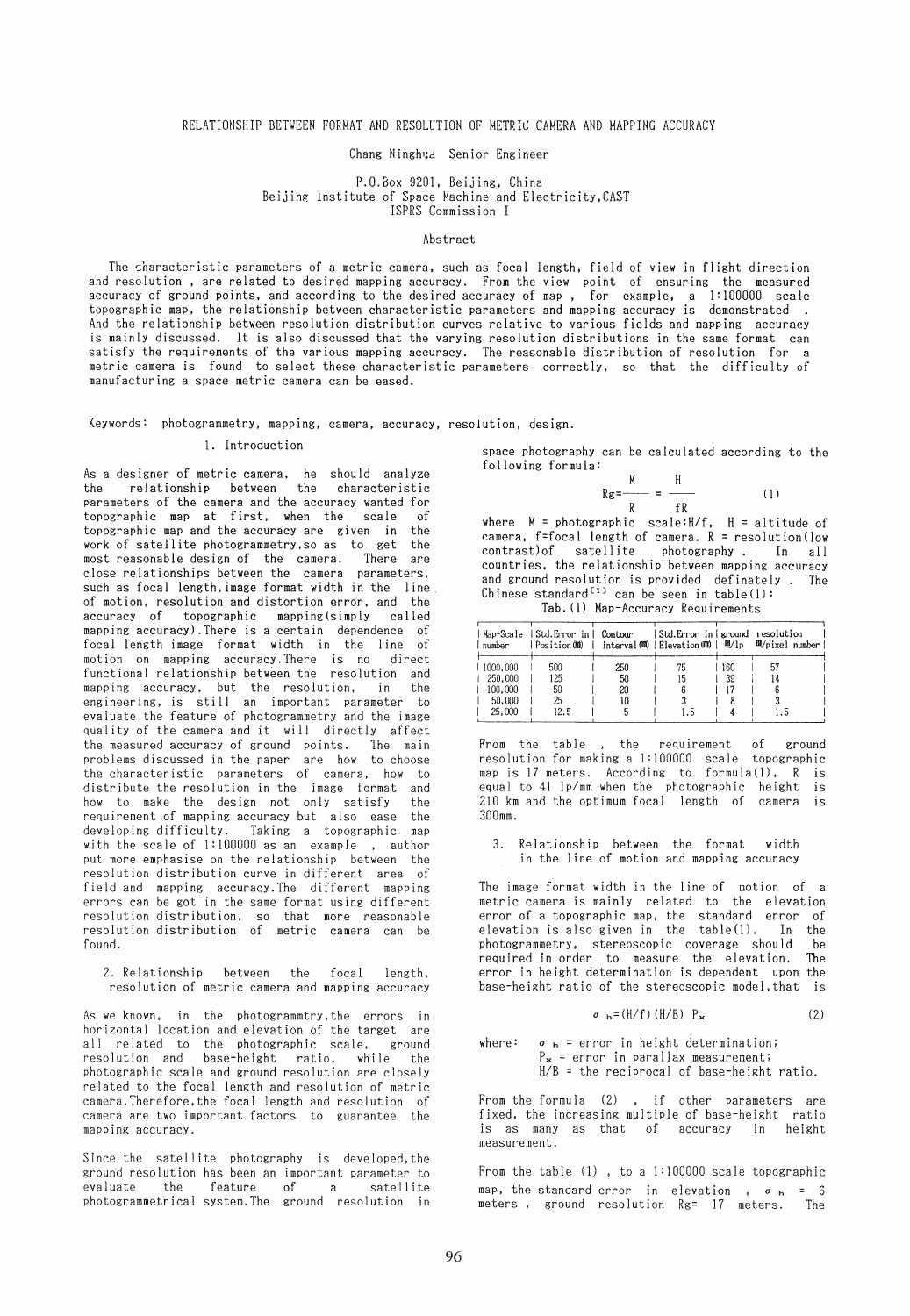figures in the table (1) can be varied according to the requirement in different countries. In some countries. the error in elevation is 8 meters and the ground resolution is 10 meters. In general, as long as the accuracy of elevation meets the mapping requirement, the accuracy of horizontal position and the contour interval will also meet the requirements . So that , in the map-accuracy requirements, the error in elevation is an important feature.

The accuracy of elevation  $[2]$  is determined by base-height ratio, while there is a following relationship between base-height ratio and the format width in the line of motion:

$$
B/H = b/f = \Psi_r (1 - 0L) / f
$$
 (3)

where :  $V_f$ = image format width in the line of motion; OL= fraction overlap: b=base length on the picture.

From (3), the format width in the line of motion is connected with the mapping accuracy by the base-height ratio. If the format width in the line of motion increases from 230 mm to 460 mm, the base-height ratio increases two times. Thus the accuracy of elevation will improve two times. It's seen that the format width in the line of motion<br>will have direct influence on the error in will have direct influence on the elevation. As a designer of metric camrea.he should put enough emphasis on the selection of format width in the line of motion.

4. Relationship between the allowable error of measuring an image point and mapping accuracy

In photogrammetry , the following dependence shows the relationship between the allowable error $_{[2]}$  of

measuring an image point and the elevation error:  
\n
$$
\sigma_{m} = \frac{\sigma_{n}}{S_{p} \sqrt{2}} \times \frac{b}{f}
$$
\nwhere :  $\sigma_{m}$  = allowable error of measuring an image

point,  $S_{p}$ = allowable photo-scale number.

According to the equation (3) and (4), the al10wable errors of measuring an image point desired can be calculated, when the format width in the line of motion. the base-height ratio and the error in elevation are varied. The results are listed in table (2).

Tab. 2 Error of Measuring an Image Point (mm)

|                          | ٥L  |        | 60%    |         |        | 4096   |         | 20%     |        |        |  |  |  |  |
|--------------------------|-----|--------|--------|---------|--------|--------|---------|---------|--------|--------|--|--|--|--|
| $4\pi\omega_{100}^{3/2}$ |     | 0.3    | 0.46   | 0.61    | 0.46   | 0.69   | 0.92    | 0.61    | 0.92   | 1.23   |  |  |  |  |
|                          | 6   | 0.0018 |        |         | 0.0028 |        |         | 0.0037  |        |        |  |  |  |  |
| $230*230$                | 7   | 0.0021 |        |         | 0.0032 |        |         | 0.0043  |        |        |  |  |  |  |
|                          | l 8 | 0.0024 |        |         | 0.0037 |        |         | 0.00501 |        |        |  |  |  |  |
|                          | 6   |        | 0.0028 |         |        | 0.0042 |         |         | 0.0056 |        |  |  |  |  |
| 230*345                  | 7   |        | 0.0032 |         |        | 0.0049 |         |         | 0,0065 |        |  |  |  |  |
|                          | 18  |        | 0.0037 |         |        | 0.0056 |         |         | 0.0074 |        |  |  |  |  |
|                          | 6   |        |        | 0.0037  |        |        | 0,0056  |         |        | 0.0074 |  |  |  |  |
| 230*460                  |     |        |        | 0.00431 |        |        | 0.0065  |         |        | 0.0087 |  |  |  |  |
|                          | 8   |        |        | 0.0050  |        |        | 10.0074 |         |        | 0.0099 |  |  |  |  |

From the table, it is not difficult to find that if the overlapping percentage of stereo coverage and the error in elevation are the same, the allowable error of measuring an image point will increase with the increasement of format width in the line of motion,or to say. if the format width in the line of motion and the base-height ratio are the same, the more the accuracy of measuring an image point is improved, the better the precision of measured elevation is. In measuring the picture , whether the accuracy of measuring an image point can be improved or not depends on, to a great extent. the image quality or dynamic resolution of the metric camera.

5. Relationship between resolution distribution in the image format and mapping accuracy

In the satellite photogrammetry , the picture quality ineludes two contents. One is measured characteristies or geometrical features (e.g. lens distortion, the accuracy to hold the film flat. film deformation). The better the geometrical accuracy of the target on the pieture, the higher the measured accuracy of the target . The other is imaging feature, that is the resolution of the Ifcamera. If the resolution is higher. we can get more information from the ground points. So that the measured accuracy of ground points will be higher. A metric camera should be qualified in these two features. There are many faetors to limit the improvement of the features of lens it is difficult to improve the resolution in the edge field of view, especially for a lens with large field of view. Some problems about the resolution distribution in the centre or edge field of view will mainly diseussed as followings.

5\_11\_Relationship \_\_ between\_resolution \_\_distribution in\_edge\_field\_and\_accuracy \_\_ of \_\_ weasuring \_\_ an \_\_ image point

There is a very close relationship between the accuraey of measuring an image point (i. e. error in determination) and the resolution, besides the geometrical aeeuraey.

It is known from Tab. (2) that if the accuracy of measuring an image point is improved, the accuracy of measured elevation will also be improved. But it is diffieult to get the dependence of the accuracy of measuring an image point on resolution<br>required . It is more reasonable to use the relationship between aim error in picture's measurement and the resolution.

After imaging,the images of two neighboring ground points with different brightness will present a transitional zone with blurred edge, of which the difference of the optical density<sup>[3]</sup> is  $\triangle D$ . When two points of the picture with different densities are measured , the dependence of aim error Mx on resolution will be:

$$
M_{\mathbf{x}} = -\frac{1}{2.4R_{\rm h}} \tag{5}
$$

where, Rh=the resolution with high eontrast.

In aetual practice , most of targets are low contrast in the satellite photogrammetry. In general, we take  $\overline{\triangle D}$  as descendant multiples, and let  $\triangle D=0.3$ , we have,

$$
H_X = -\frac{1}{1 \cdot 3R_h}
$$
 (6)

In stereoviewing, the accuracy of measuring an image point can be improved $72^-$  times, then formula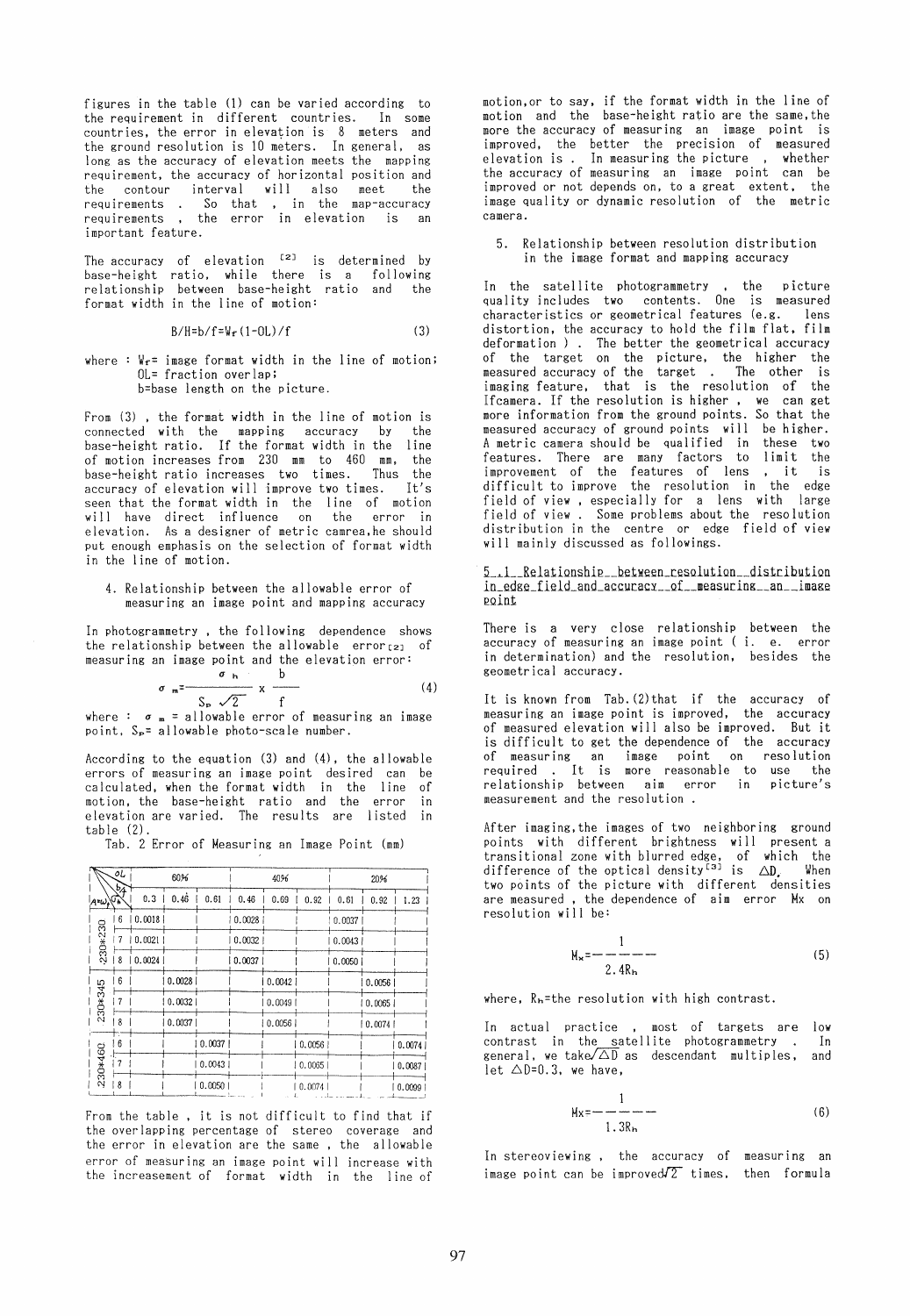(6) can be rewritten into

1

$$
M_X = \frac{1}{1.9R_h}
$$
 (7)

 $M_{\star}$  in the fomula(7) is $\sigma$  m. According to the formula(7), we can calculate the prospected standard error in measuring coordinates of image point if the resolution is given, or inversely , we can calculate the resolution required in the light of allowable error in measuring an image <point. The measured accuracy of a modern precise stereometer can reach  $3\mu$  m, that means the resolution of matched picture should be 175 lp/mm. It is impossible to provide such high resolutions in whole image format.

Taking the error of measuring an image point listed in Tab. (2), we can calculate the correspondent resolution according to <u>the</u> formula(7), and with the descendant multiples of $\sqrt{\triangle} \mathbb{D}$  , we can-calculate the resolution in the condition of low contrast. RI. They are listed in Tab. (3).



Fig. different combination of bäse-height ratio

Tab. (3) Accuracy of measuring an image point and correspondent resolution<sub>:</sub> R ( $\ln / \text{mm}$ );  $\sigma$   $h(m)$ ;  $\sigma$  m (mm).

| 0 <sub>L</sub>          | 60%          |                     |            |  |                |              |                         |  | 40%           |   |                 |  |                   |             |  |               |              |              | 20% |                   |       |                 |                              |           |  |                |  |                   |                |                      |  |
|-------------------------|--------------|---------------------|------------|--|----------------|--------------|-------------------------|--|---------------|---|-----------------|--|-------------------|-------------|--|---------------|--------------|--------------|-----|-------------------|-------|-----------------|------------------------------|-----------|--|----------------|--|-------------------|----------------|----------------------|--|
| b/f                     | 0.3<br>0.46  |                     |            |  | 0.61           |              |                         |  | 0.46          |   | 0.69            |  |                   | 0.92        |  |               | 0.61         |              |     | 0.92              |       |                 | 1.23                         |           |  |                |  |                   |                |                      |  |
| $A \times Vf[\sigma_h]$ |              | σ<br>$\blacksquare$ | $R_h R_1 $ |  | σ              | $\mathbf{m}$ | $R_{\rm h}$ $R_{\rm h}$ |  | σ             | m | $R_{h}$ $R_{1}$ |  | $\sigma_{\rm em}$ | $R_h$ $R_1$ |  | σ             | $\mathbf{m}$ | $R_{h}R_{1}$ |     | σ<br>$\mathbf{m}$ |       | $R_{h}$ $R_{1}$ | σ<br>$\overline{\mathbf{m}}$ | $R_h R_1$ |  | $\sigma$       |  | $R_{\rm h}$ $R_1$ | $\sigma$       | $R_{\rm h}R_{\rm l}$ |  |
|                         | 61           | 0.0018 292 163      |            |  |                |              |                         |  |               |   |                 |  | 0.0037188105      |             |  |               |              |              |     |                   |       |                 | 0.003714280                  |           |  |                |  |                   |                |                      |  |
| $230\times230$          | $\mathbf{r}$ | $0.0021$ 250140     |            |  |                |              |                         |  |               |   |                 |  | 10.0028 165 92    |             |  |               |              |              |     |                   |       |                 | 0.0043 122 68                |           |  |                |  |                   |                |                      |  |
|                         | 8            | 0.0024 219 122      |            |  |                |              |                         |  |               |   |                 |  | 0.0032 143 80     |             |  |               |              |              |     |                   |       |                 | 10.0050 105 59               |           |  |                |  |                   |                |                      |  |
|                         | 6            |                     |            |  | 0.0028 188 105 |              |                         |  |               |   |                 |  |                   |             |  | 0.0042 125 70 |              |              |     |                   |       |                 |                              |           |  | $0.0056$ 94 53 |  |                   |                |                      |  |
| 230×345                 | $\mathbf{r}$ |                     |            |  | 0.0032 164 92  |              |                         |  |               |   |                 |  |                   |             |  | 0.0049        |              | 107601       |     |                   |       |                 |                              |           |  | 0.0065 81 45   |  |                   |                |                      |  |
|                         | 8            |                     |            |  | 0.0037 142 79  |              |                         |  |               |   |                 |  |                   |             |  | 10.0056 94 53 |              |              |     |                   |       |                 |                              |           |  | $0.0074$ 71 40 |  |                   |                |                      |  |
|                         | 6            |                     |            |  |                |              |                         |  | 0.0037 142 80 |   |                 |  |                   |             |  |               |              |              |     | 0.0056 94 53      |       |                 |                              |           |  |                |  |                   | 0.0074         | 71 40                |  |
| 230×460                 | 7            |                     |            |  |                |              |                         |  | 0.0043 122 68 |   |                 |  |                   |             |  |               |              |              |     | 0.0065            | 81 45 |                 |                              |           |  |                |  |                   | 0.0087 61 33   |                      |  |
|                         | 8            |                     |            |  |                |              |                         |  | 0.0050 105 59 |   |                 |  |                   |             |  |               |              |              |     | 0.0074 71 40      |       |                 |                              |           |  |                |  |                   | $0.0099$ 53 30 |                      |  |

From Tab. (3), we can find that: (a) In the condition of the same error in elevation and the same overlap percentage. the requirement of resolution can be lowered with format width in the line of motion. (b) When the elevation accuracy is the same. the resolution values required at the different locations within the same format are different if the pairs of stereo image are combined in different ways.

So that. the relationship between the allowable accuracy of measuring an image point and resolution should be investigated so as to link the resolution and mapping accuracy. Then. how to distribute the resolution in the field of view will be a very important problem to affect the difficulty of camera design and the engineering.

In 80% forward over lap stereo photogrammetry, the overlap in a stereo model built by the first frame and the fifth frame is 20%. If the format length is 345 mm. the utilized format width on the right and left edges is  $69$  mm, that is about out of of view , shown in Fig.(1)A, when  $\sigma$   $_{\sf h}$ =  $\pm$  6m, the correspondent resolution will be 94 lp/mm(see Tab.(3)), the overlap built by the first frame and the fourth frame is 40%. the correspondent format edge reaches 138mm, about out of 6.5° field of view. Let the resolution in the area between 138-69mm be 125 lp/mm shown as Fig(I)B. The overlap built by the first frame and the third frame is 60%, the edge width of format overlapped is 207mm ,<br>shown as Fig(1) C. The resolution between The resolution between 207--138mm is 188 lp/mm. Take the average values of

resolution in three areas saparately and draw a distribution curve of resolution in the format. In when the image format is  $460$ mm, shown as Fig. (2).

It is very difficult to design a camera lens to meet the requirements shown as Fig. (2). it means that the axile resolution of a camera should be very high. But the axile resolution cannot be very high because it is restricted by the relative aperture and resolving power of a film. and that it is also related to whether or not the lens is equipped with compensator for image movement. When f=300 mm, relative aperture=I/6 and the resolving power of the film ,Rf=400 lp/mm. the resolution in centre field. calculated by common resolution equation. is 152 Ip/mm. The resolution nearer to the centre field of view. with accordance with Fig. (2). is higher than the limiting value of axile resolution and it is difficult to meet the requirement even if the<br>relative aperture of camera were further increased or the resolving power of the film were further improved.

\_\_5\_.\_2\_Resolution\_distribution\_in\_the\_image\_field

In general, if the aberration is well corrected, the resolution descended in the edge field of view will<br>not exceed 40 percent of centre's resolution. When not exceed 40 percent of centre's resolution. the dynamic factors are taken in account. the resolution in the centre field, R, will be further descended. Therefore. the resolution in the centre field and the edge field should be weil distributed so as to meet the mapping requirement.